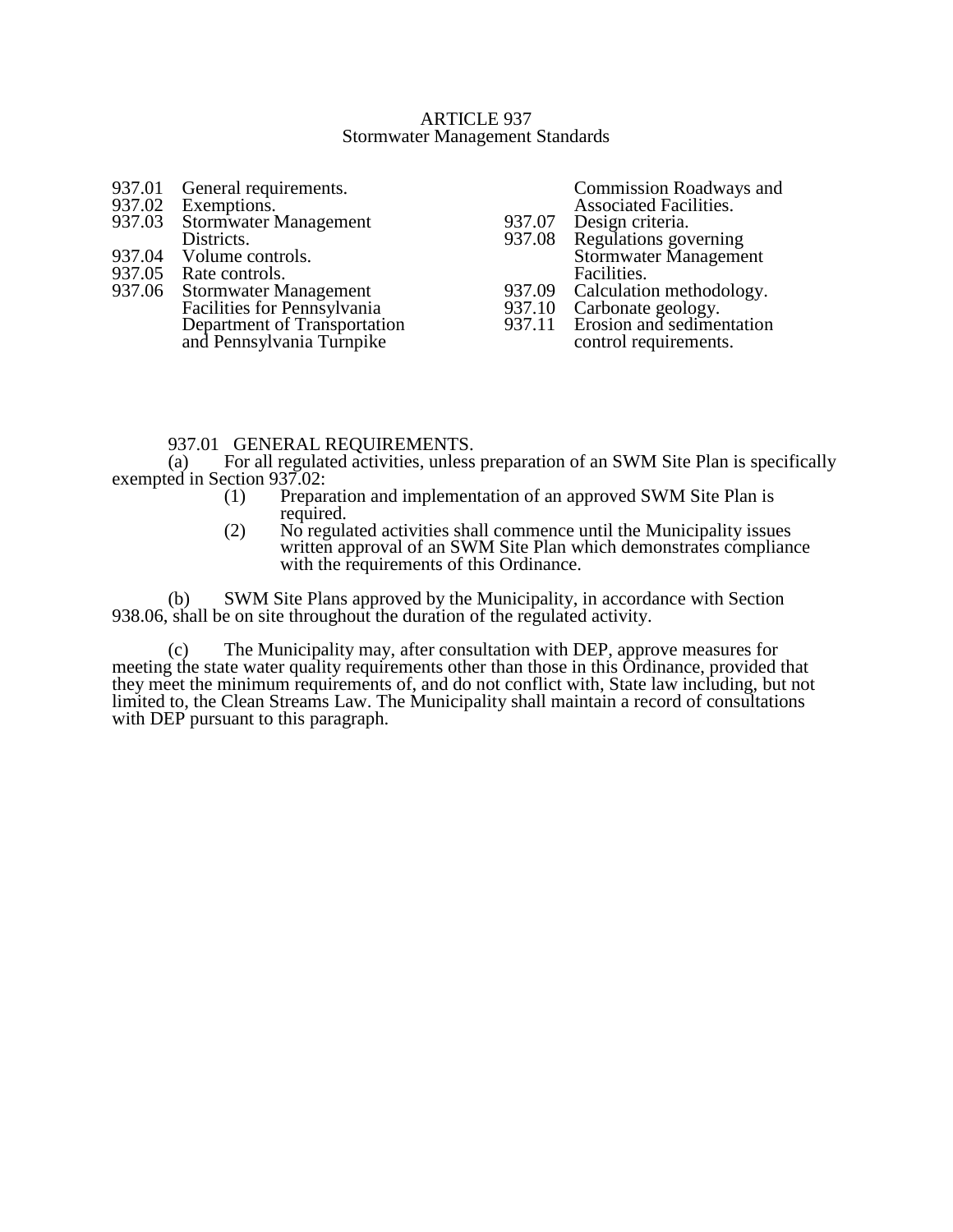(d) For all regulated earth disturbance activities, erosion and sediment control BMPs shall be designed, implemented, operated, and maintained during the regulated earth disturbance activities, i.e., during construction, to meet the purposes and requirements of this Ordinance and to meet all requirements under Title 25 of the Pennsylvania Code and the Clean Streams Law. Various BMPs and their design standards are listed in the Erosion and Sediment Pollution Control Program Manual (E&S Manual) 2, No. 363-2134-008 (April 15, 2000), as amended and updated.

(e) For all regulated activities, implementation of the volume controls in Section 937.03. is required, unless specifically exempted under Section 937.01(c), or exempted by an approved modification request as specified in Section 938.03(b).

- (f) Impervious Areas:
	- $\overline{(1)}$  The measurement of impervious areas shall include all of the impervious areas in the total proposed development even if development is to take place in phases.
	- (2) For development taking place in phases, the entire development plan must be used in determining conformance with this Ordinance.
	- (3) For projects that add impervious area to a parcel, the total impervious area on the parcel is subject to the requirements of this Ordinance; except that the volume controls in Section 937.03 and the peak rate controls of Section 937.04 do not need to be retrofitted to existing impervious areas that are not being altered by the proposed regulated activity.

(g) Stormwater flows onto adjacent property shall not be created, increased, decreased, relocated, or otherwise altered without written notification of the adjacent property owner(s). Such stormwater flows shall be subject to the requirements of this Ordinance.

- (h) All regulated activities shall include such measures as necessary to:
	- (1) Protect health, safety, and property;<br>(2) Meet the water quality goals of this
	- Meet the water quality goals of this Ordinance, as stated in Section 935.03. Purpose, by implementing measures to:<br>A. Minimize disturbance to floodplains, we
		- Minimize disturbance to floodplains, wetlands, wooded areas, and existing vegetation.
		- B. Maintain or extend riparian buffers.<br>C. Avoid erosive flow conditions in na
		- C. Avoid erosive flow conditions in natural flow pathways.
		- D. Minimize thermal impacts to waters of this Commonwealth.<br>E. Disconnect impervious surfaces by directing runoff to pervio
		- Disconnect impervious surfaces by directing runoff to pervious areas, wherever possible.
		- F. Minimize soil disturbance and compaction. Topsoil, if removed, shall be replaced to a minimum depth equal to its depth prior to removal or four (4) inches, whichever is greater. (Additional topsoil may be needed for vegetation other than sod.)
	- (3) To the maximum extent practicable, incorporate the techniques for Low Impact Development Practices described in the Pennsylvania Stormwater Best Management Practices Manual (BMP Manual).

(i) The design of all facilities in areas of carbonate geology or karst topography shall include an evaluation of measures to minimize adverse effects, including hydro-geologic studies if required by the Municipality.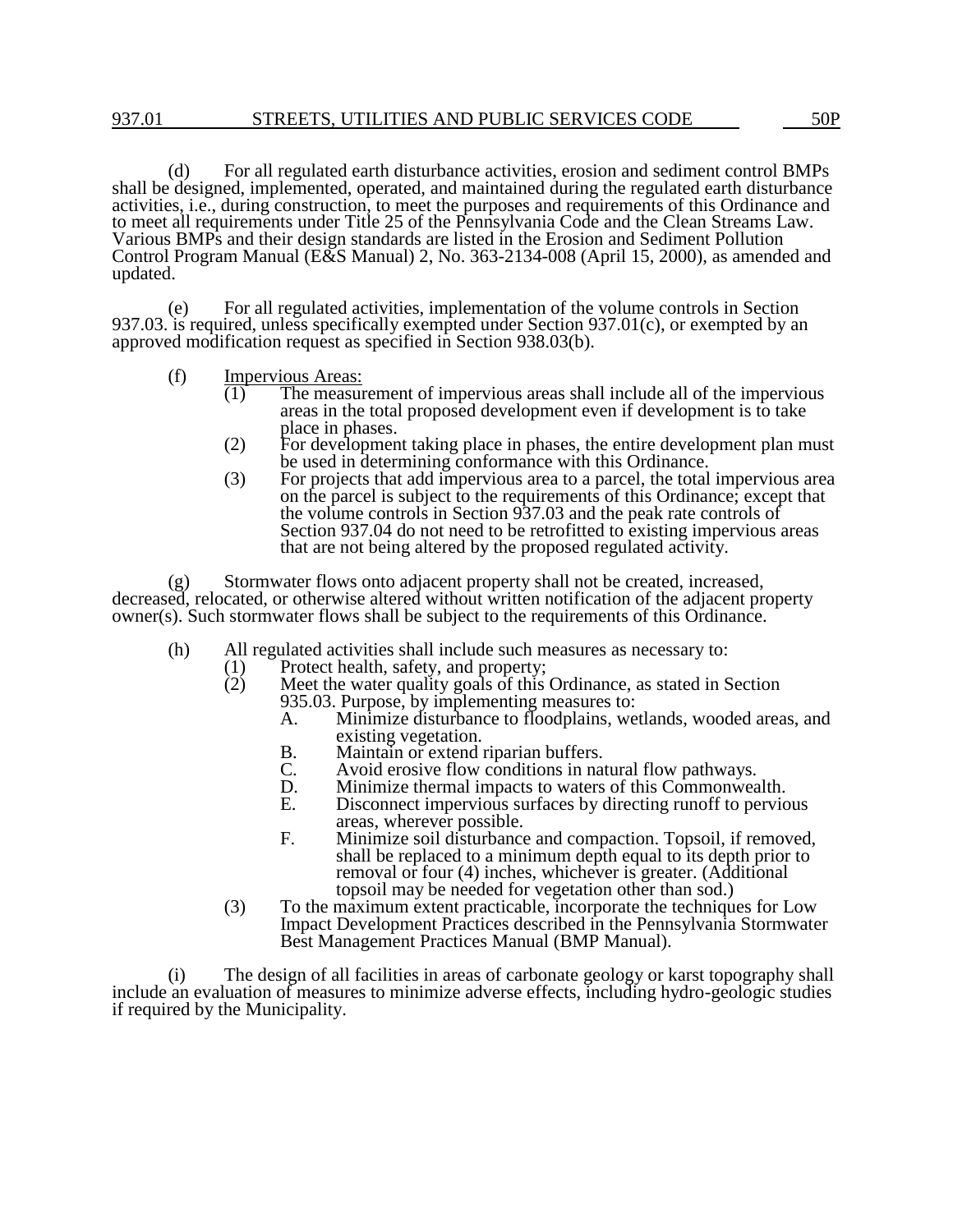(j) Infiltration BMPs shall be spread out, made as shallow as practicable, and located to maximize use of natural on-site infiltration features while still meeting the other requirements of this Ordinance. In addition, infiltration BMPs shall include pre-treatment BMPs where appropriate.

(k) All natural streams, channels, swales, drainage systems and/or areas of surface water concentration shall be maintained in their existing condition unless an alteration is approved by the Municipality. All encroachment activities shall comply with the requirements of PA DEP 25 PA Code Chapter 105 (Water Obstructions and Encroachments), Rules and Regulations of PA DEP. Any approvals or permits issued do not relieve compliance as referenced in Section 935.08, Compatibility with Other Permit and Ordinance Requirements.

(l) All storage facilities shall completely drain both the volume control and rate control capacities over a period of time not less than 24 hours and not more than 72 hours from the end of the design storm. However, any designed infiltration at such facilities is exempt from the minimum 24-hour standard, i.e., may infiltrate in a shorter period of time, so long as none of the stormwater flowing into the infiltration facility is discharged directly into the surface waters of the Commonwealth. (Inordinately rapid infiltration rates may indicate the presence of large fractures or other conditions for which an additional soil buffer may be required.)

(m) All stormwater management facilities (excluding individual residential underground infiltration facilities) are considered structures and must comply with building setback requirements. The outside toe of slope of the embankment in a fill condition or the top of embankment in a cut condition shall be considered as the point that must meet the setback requirements. Individual residential underground infiltration facilities shall be a minimum of ten (10) feet from the property line. Discharge of controlled flows can be no closer to an adjacent property than two (2) times the length of the required discharge rip-rap apron. This requirement applies to discharge aprons that do not outlet to a defined waterway or an existing storm sewer. Minimum distance is ten (10) feet.

(n) The design storm volumes and precipitation intensities to be used in the analysis of discharge or runoff shall be obtained from the Precipitation-Frequency Atlas of the United States, Atlas 14, Volume 2, Version 3.0, U.S. Department of Commerce, National Oceanic and Atmospheric Administration (NOAA), National Weather Service, Hydrometeorological Design Studies Center, Silver Spring, Maryland. NOAA's Atlas 14 can be accessed at: http://hdsc.nws.noaa.gov/hdsc/pfds/.

(o) For all regulated activities, SWM BMPs shall be designed, implemented, operated, and maintained to meet the purposes and requirements of this Ordinance and to meet all requirements under Title 25 of the Pennsylvania Code, the Clean Streams Law, and the Storm Water Management Act.

(p) Various BMPs and their design standards are listed in the BMP Manual.

(q) All work shall be in accordance with the Municipality's Construction and Material Specifications. (Ord. 32-2011. Passed 10-4-11.)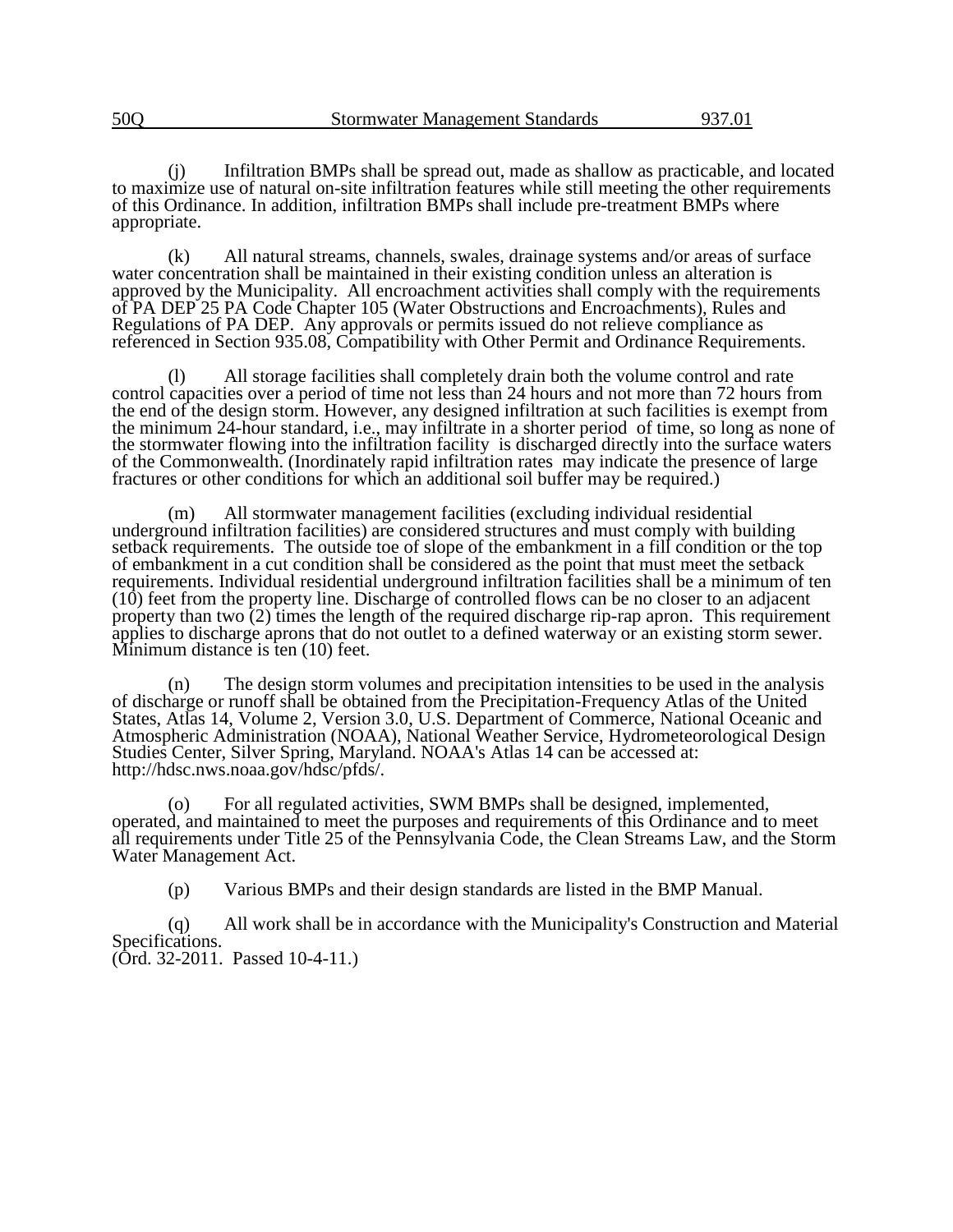C.

#### 937.02 EXEMPTIONS.

Any Regulated Activity that meets the following exemption criteria is exempt from the part(s) of this Ordinance as specified herein. However, the requirements of the Ordinance shall otherwise remain in effect. The criteria for exemption in this Section apply to the total development proposed, including instances in which the development is proposed to take place in phases. The date of enactment of this Ordinance shall be the starting point from which future development and the respective proposed impervious surface computations shall be cumulatively considered and regulated. Exemption shall not relieve an applicant from implementing such measures as necessary to meet the intent of this Ordinance, or compliance with any NPDES Permit requirements.<br>(a) Regul

- Regulated activities that create DIAs equal to or less than 1,000 square feet are exempt from the peak rate control and the SWM Site Plan preparation requirements of this Ordinance.
- (b) Regulated activities that create DIAs greater than 1,000 square feet and equal to or less than 5,000 square feet are exempt only from the peak rate control requirement of this Ordinance.
- (c) Agricultural activity is exempt from the rate control and SWM Site Plan preparation requirements of this Ordinance provided the activities are performed according to the requirements of 25 Pa. Code 102.
- (d) Forest management and timber operations are exempt from the rate control and SWM Site Plan preparation requirements of this Ordinance provided the activities are performed according to the requirements of 25 PA Code 102.
- (e) Domestic gardening and landscaping are exempt from specific approval and permitting under this Ordinance so long as those activities are associated with one, and only one, dwelling unit and the activities comply with all other applicable ordinances and statutes.
- (f) Exemptions from certain provisions of this Ordinance shall not relieve the applicant from the requirements in Sections 937.01(d) through (n).
- (g) The Municipality may deny or revoke any exemption pursuant to this Section at any time for any project that the Municipality determines poses a threat to public health, safety, property or the environment.
- (h) For all Regulated Activities that are exempt from the SWM Site Plan preparation, the applicant shall submit a plan and calculations in sufficient detail to show the existing conditions and proposed improvements. (Ord. 32-2011. Passed 10-4-11.)

#### 937.03 STORMWATER MANAGEMENT DISTRICTS.

(a) The City of York has been divided into release rate areas as shown in Appendix

(b) Description of stormwater management districts - two types of stormwater management districts may be applicable to the City of York, namely the Release Rate Districts and Provisional No Detention Districts as described below:

(1) Release Rate Districts - Rate districts differ in the extent to which postdevelopment runoff must be controlled. Within a given district, the postdevelopment peak rate of storm runoff must be controlled to the stated percentage of the pre-development peak rate of storm runoff in order to protect downstream watershed areas.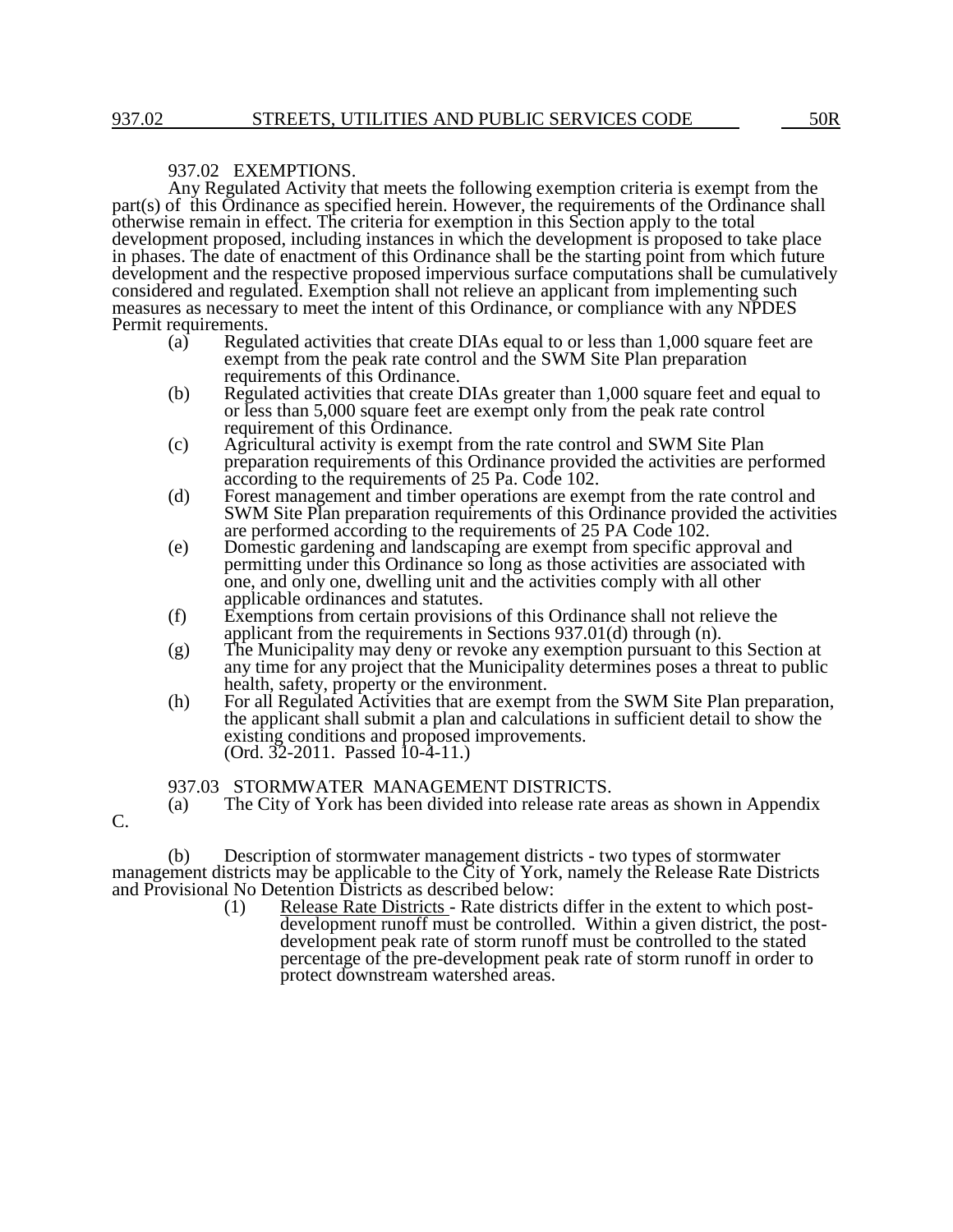- (2) Provisional No Detention Districts These watershed areas may discharge post-development peak runoff without detention without adversely affecting the total watershed peak flow. In certain instances, however, the "local" runoff conveyance facilties, which transport runoff from the site to the main channel, may not have adequate capacity to safely transport increased peak flows associated with no detention for a proposed development. In those instances, the developer shall either use a 100% release rate control or provide increased capacity of downstream drainage elements to convey increased peak flows consistent with Section 937.07(d). In determining if adequate capacity exists in the local watershed drainage network, the developer must assume that the entire local watershed is developed per current zoning and that all new development would use the runoff controls specified in this Ordinance. Similarly, any capacity improvements must be designed to convey runoff from development of all areas tributary to the improvements consistent with the capacity criteria specified in Section 937.07(f).
- (3) When a project or land disturbance activity is located in more than one stormwater management district, stormwater may not be transferred from a district with stricter stormwater management criteria to a district with less strict criteria, unless the need for such a transfer is identified in the regional water quality management plan Act 167 Study. In any district, infiltration and volume regulations dictated in Section 937.04 will be required.

| <b>District ID</b> | <b>Regulated Storm</b><br>Frequency | <b>Percentage of Pre-</b><br><b>Developed Peak Flow Rate</b><br>to Determine Allowable<br><b>Post-Developed Release</b><br>Rate |
|--------------------|-------------------------------------|---------------------------------------------------------------------------------------------------------------------------------|
| District 1         | $\overline{2}$                      | 100% 2-Year                                                                                                                     |
| District 1         | 5                                   | 100% 5-Year                                                                                                                     |
| District 1         | 10                                  | 100% 10-Year                                                                                                                    |
| District 1         | 25                                  | 100% 25-Year                                                                                                                    |
| District 1         | 50                                  | 100% 50-Year                                                                                                                    |
| District 1         | 100                                 | 100% 100-Year                                                                                                                   |

#### **CODORUS - DISTRICT 1**

\* The intention of this Table is to reduce the runoff rate.

(Ord. 32-2011. Passed 10-4-11.)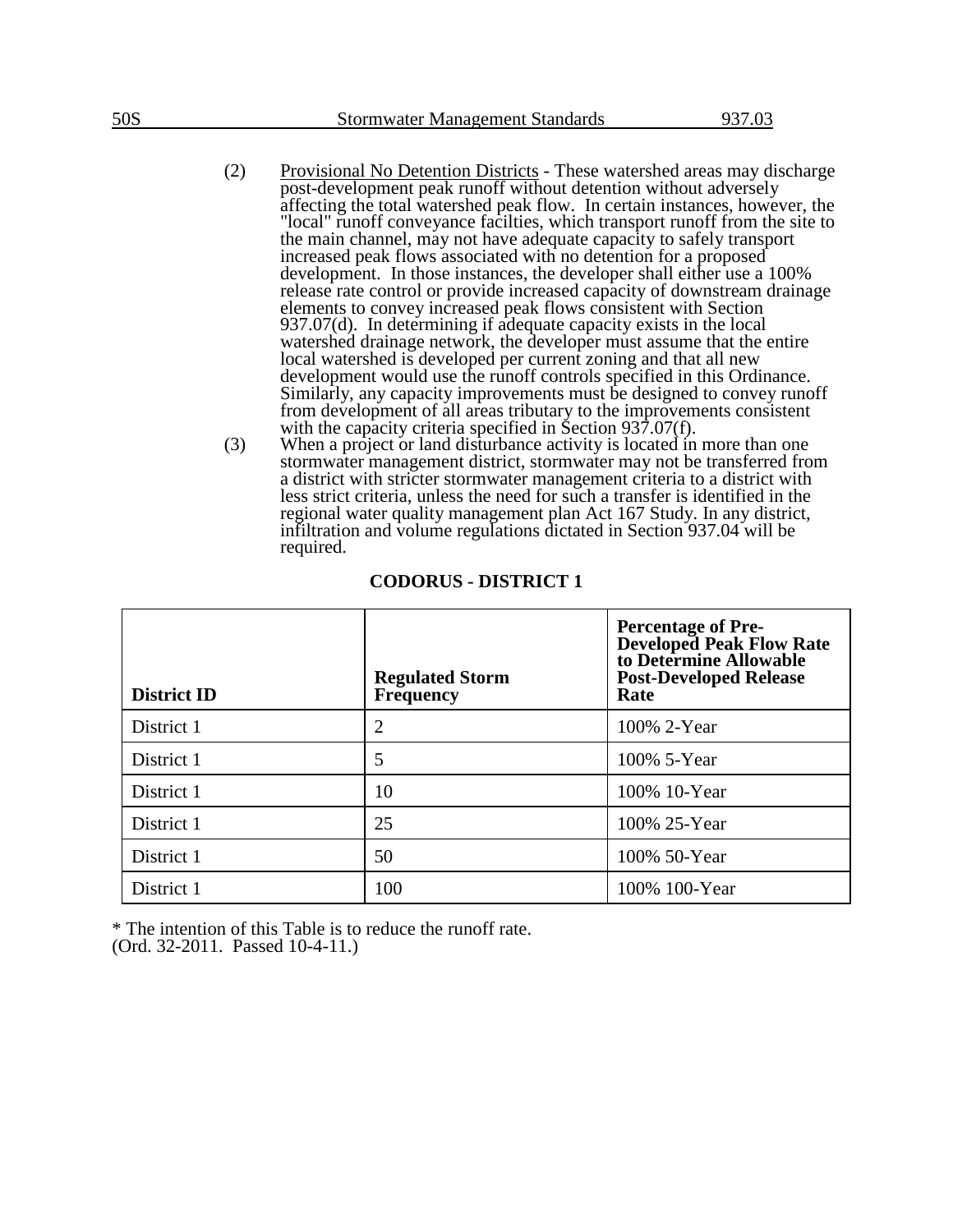# 937.04 VOLUME CONTROLS.

The low impact development practices provided in the BMP Manual shall be utilized for all regulated activities to the maximum extent practicable. Water volume controls shall be implemented using the Design Storm Method in subsection (a) or the Simplified Method in subsection (b) below. For regulated activity areas equal or less than one  $(1)$  acre that do not require hydrologic routing to design the stormwater facilities, this Ordinance establishes no preference for either methodology; therefore, the applicant may select either methodology on the basis of economic considerations, the intrinsic limitations on applicability of the analytical procedures associated with each methodology, and other factors.

- (a) The Design Storm Method (CG-1 in the BMP Manual) is applicable to any size of regulated activity. This method requires detailed modeling based on site conditions.
	- (1) Do not increase the post-development total runoff volume for all storms equal to or less than the two (2)-year 24-hour duration precipitation.
	- (2) For modeling purposes:<br>A. Existing (pre-dev
		- Existing (pre-development) non-forested pervious areas must be considered meadow.
			- B. For computation of pre-development runoff volume, twenty percent (20%) of existing impervious areas, when present, shall be considered meadow.
- (b) The Simplified Method (CG-2 in the BMP Manual) provided below is independent of site conditions and should be used if the Design Storm Method is not followed. This method is not applicable to regulated activities greater than one (1) acre or for projects that require design of stormwater storage facilities. For new impervious surfaces:
	- (1) Stormwater facilities shall capture at least the first two (2) inches of runoff from all new impervious surfaces.
	- (2) At least the first one (1) inch of runoff from new impervious surfaces shall be permanently removed from the runoff flow, i.e., it shall not be released into the surface waters of this Commonwealth. Removal options for the first one (1) inch of runoff include reuse, evaporation, transpiration, and infiltration.
	- (3) Wherever possible, infiltration facilities should be designed to accommodate infiltration of the entire permanently removed runoff; however, in all cases at least the first  $0.5$  inch of the permanently removed stormwater runoff shall be infiltrated.
	- (4) This method is exempt from the requirements of Section 937.05. (Ord. 32-2011. Passed 10-4-11.)

## 937.05 RATE CONTROLS.

(a) For computation of pre-development peak discharge rates, twenty percent (20%) of the existing impervious area of a project site, when present, shall be considered meadow.

(b) Post-development discharge rates shall not exceed the pre-development discharge rates provided in Section 937.03(b)(3) for the 1-, 2-, 5-, 10-, 25-, 50-, and 100-year 24-hour storms. If it is shown that the peak rates of discharge indicated by the post-development analysis are less than or equal to the peak rates of discharge indicated by the pre-development analysis for 1-, 2-, 5-, 10-, 25-, 50-, and 100-year, 24-hour storms, then the requirements of this section have been met. Otherwise, the applicant shall provide additional controls as necessary to satisfy the peak rate of discharge requirement.

(Ord. 32-2011. Passed 10-4-11.)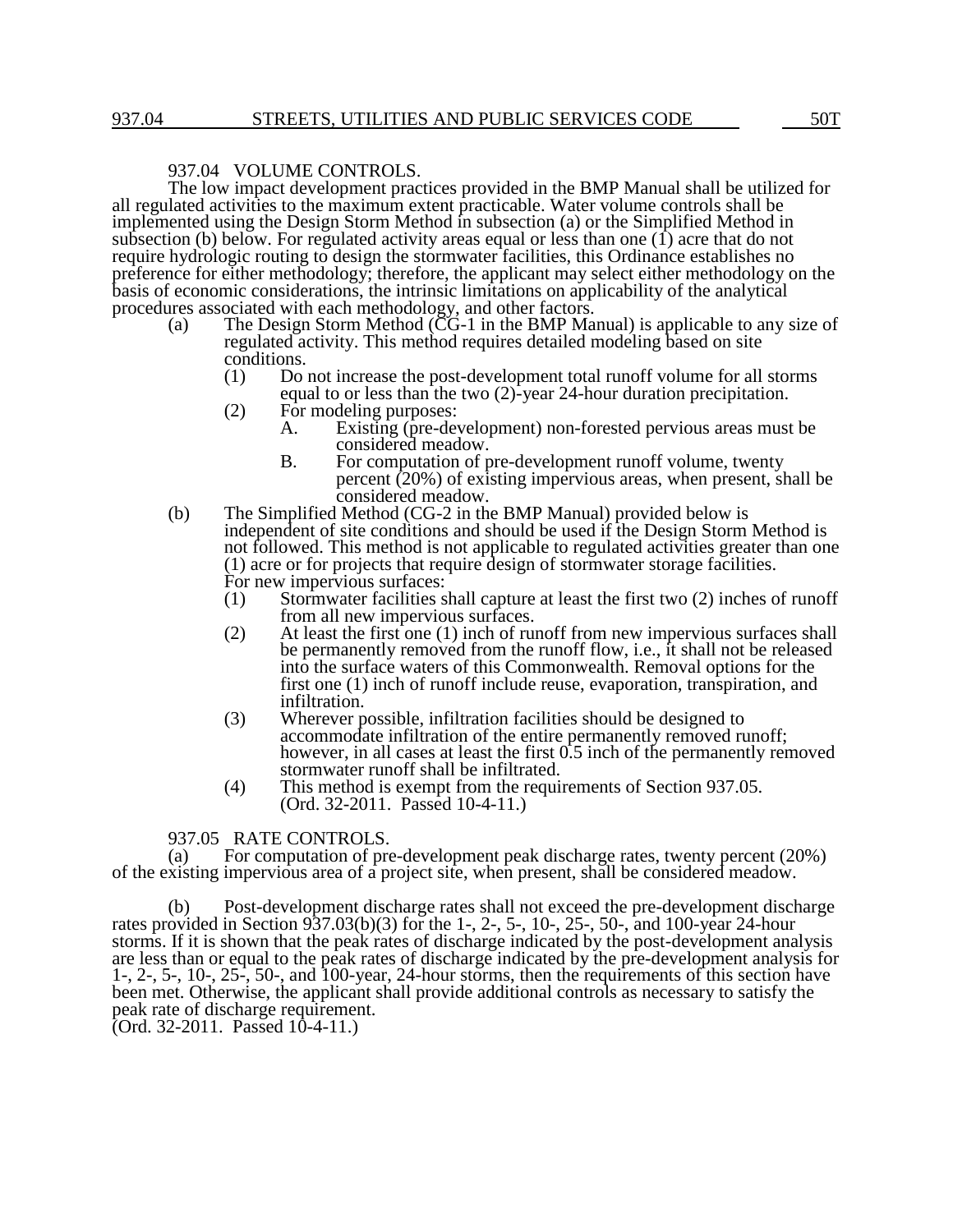#### 937.06 STORMWATER MANAGEMENT FACILITIES FOR PENNSYLVANIA DEPARTMENT OF TRANSPORTATION AND PENNSYLVANIA TURNPIKE COMMISSION ROADWAYS AND ASSOCIATED FACILITIES.

(a) For the purposes of the Act 167 Stormwater Management (Plan) elements, contained within the York County Integrated Water Resources Plan, and this Ordinance, design policy pertaining to stormwater management facilities for Pennsylvania Department of Transportation (PennDOT) and Pennsylvania Turnpike Commission (PTC) roadways and associated facilities is provided in Section 13.7 (Antidegradation and Post Construction Stormwater Management Policy) of PennDOT Publication No. 13M, Design Manual Part 2 (August 2009), as developed, updated, and amended in consultation with the Pennsylvania Department of Environmental Resources (DEP). As stated in DM-2.13.7.D (Act 167 and Municipal Ordinances), PennDOT and PTC roadways and associated facilities shall be consistent with Act 167 Plans. Dm-2.13.7.B (Policy on Antidegradation and Post Construction Stormwater Management) was developed as a cooperative effort between PennDOT and DEP. DM-2.13.7.C (Project Categories) discusses the anticipated impact on the quality, volume, and rate of stormwater runoff.

(b) Where standards in the Act 167 elements of the IWRP and this Ordinance are impractical, PennDOT or the PTC may request assistance from DEP, in consultation with the Municipality and County, to develop an alternative strategy for meeting State water quality requirements and the goals and objectives of the Act 167 elements within the IWRP.

(c) For the purposes of the Act 167 elements in the IWRP and this Ordinance, road maintenance activities are regulated under 25 PA Code Chapter 102. (Ord. 32-2011. Passed 10-4-11.)

# 937.07 DESIGN CRITERIA.<br>(a) Sites located in more the

Sites located in more than One District - for a proposed development site located within two or more stormwater management district category subareas, the peak discharge rate from any subarea shall meet the discharge requirements for that subarea as indicated in Section 937.03. The calculated peak discharges shall apply regardless of whether the grading plan changes the drainage area by subarea.

Off-Site Areas - Off-site areas which drain through a proposed development site are not subject to release rate criteria when determining allowable peak runoff rates. However, on-site drainage facilities shall be designed to safely convey off-site flows through the development site.

(c) On-Site Areas - On- Site Areas proposed to remain undisturbed as part of the Regulated Activity, including previously developed areas, that are not within the drainage area of any proposed BMPs shall be considered as existing conditions, without considering any reductions in cover type.

(d) "Downstream Hydraulic Capacity Analysis" - Any existing downstream hydraulic capacity analysis shall be conducted in accordance with this Ordinance.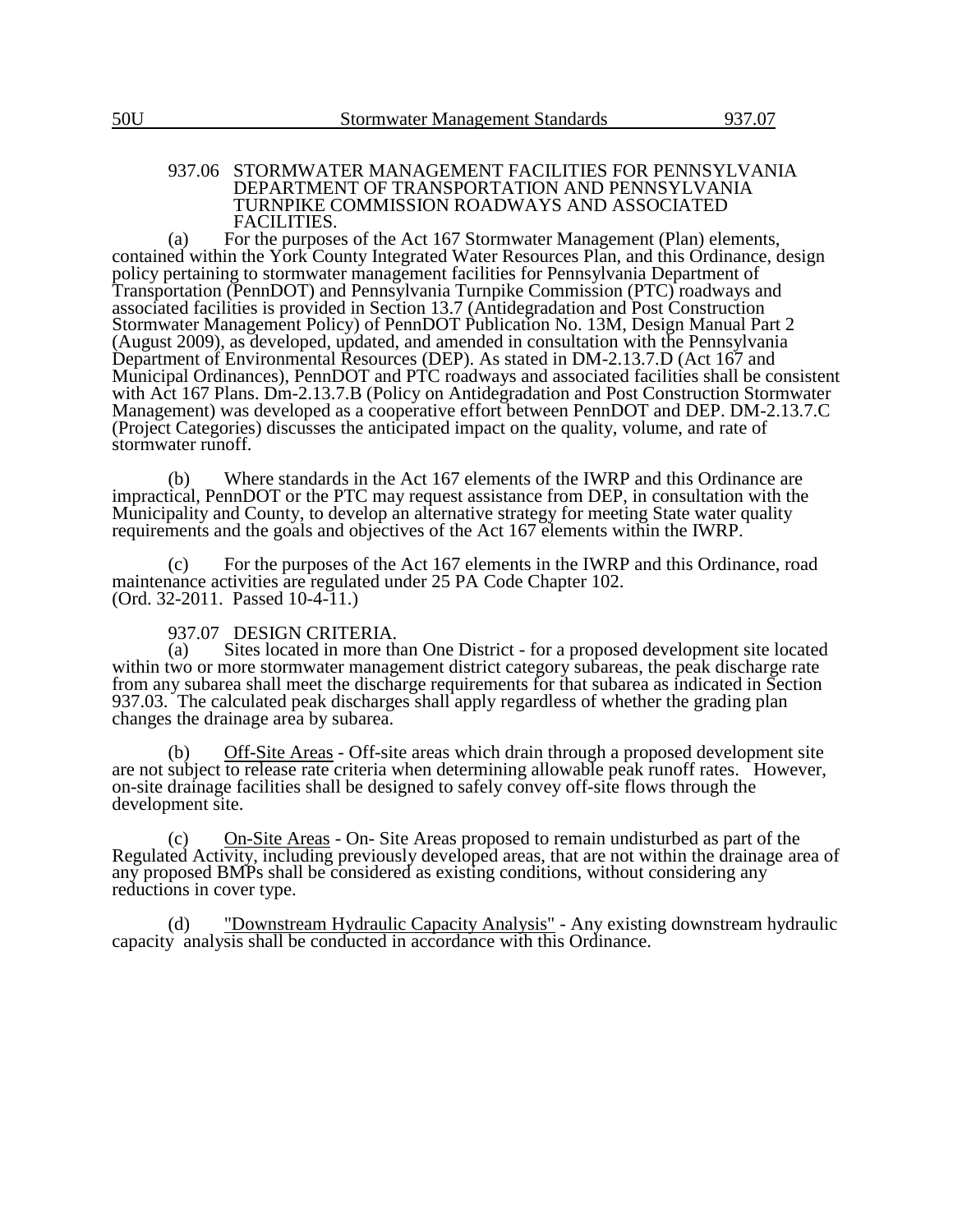## 937.07 STREETS, UTILITIES AND PUBLIC SERVICES CODE 50V

- (1) All downstream facilities impacted by the total site area of the Regulated Activity shall be studied to determine if the facility has adequate capacity to handle existing and proposed flows. An impacted downstream facility is one to which the runoff from the total site area of the Regulated Activity comprises more than 50% of the total flow to such a facility. The study shall end at a perennial stream. Downstream facilities include, but are not limited to, manmade or natural swales and open channels, pipes, inlets, culverts, bridges and roadways.
- (2) If any private facility is found to be undersized, the applicant shall be responsible for updating the facility in coordination with the Regulated Activity.
- (3) If any public facility is found to be undersized or inadequate, the applicant shall work with the Municipality on upgrading the facility in coordination with the Regulated Activity.

(e) Regional Detention Alternatives - For certain areas within the study area, it may be more cost-effective to provide one control facility for more than one development site than to provide an individual control facility for each development site. The initiative and funding for any regional runoff control alternatives are the responsibility of prospective developers. The design of any regional control basins must incorporate reasonable development of the entire upstream watershed. The peak outflow of a regional basin would be determined on a case-bycase basis using the hydrologic model of the watershed consistent with protection of the downstream watershed areas. "Hydrologic model" refers to the calibrated model as developed for the Stormwater Management Plan.

(f) Capacity Improvements of Local Drainage Networks - In certain instances, primarily within the provisional no detention areas, local drainage conditions may dictate more stringent levels of runoff control than those based upon protection of the entire watershed. In these instances, if the developer could prove that it would be feasible to provide capacity improvements to relieve the capacity deficiency in the local drainage network, then the capacity improvements could be provided by the developer in lieu of runoff controls on the development site. Any capacity improvements would be designed based upon development of all areas tributary to the proposed improvement and the capacity criteria specified in Section 937.08. In addition, all new development upstream of a proposed capacity improvement shall be assumed to implement the applicable runoff controls consistent with this Ordinance except that all new development within the entire subarea(s) within which the proposed development site is located shall be assumed to implement the developer's proposed discharge control, if any.

(g) Capacity improvements may also be provided as necessary to implement any regional or subregional detention alternatives.

(h) Where the potential for groundwater and/or surface water contamination exists, based on the proposed use of the Regulated Activity, safeguards shall be incorporated into the site.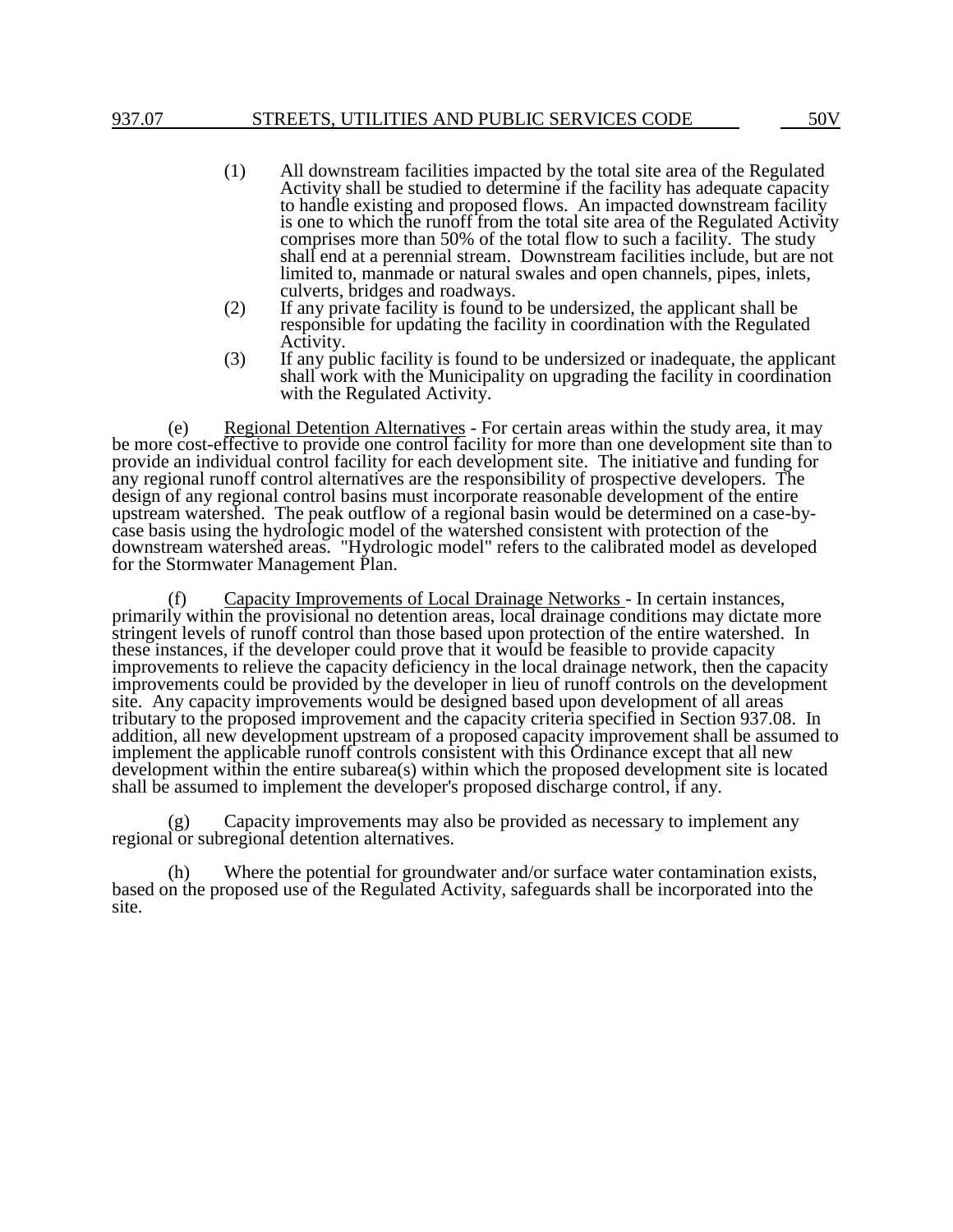- (1) For industrial or commercial sites where it is possible that toxic or hazardous substances may come into contact with stormwater runoff, pretreatment of the first-flush (first 1/2 inch) runoff over areas where industrial and commercial operations take place shall be provided. Pretreatment shall include means for separating light and heavy toxic and hazardous substances from the stormwater before the stormwater is conveyed to the general stormwater management facility(ies).
- (2) Infiltration systems may be used to handle runoff from commercial or industrial working or parking areas only after the first-flush stormwater from these areas has been pretreated for removal of toxic and hazardous substances.

(i) Roof drains and sump pumps shall discharge to infiltration or vegetative BMPs and to the maximum extent practicable satisfy the criteria for DIAs. (Ord. 32-2011. Passed 10-4-11.)

## 937.08 REGULATIONS GOVERNING STORMWATER MANAGEMENT FACILITIES.

(a) Any stormwater facility located on State highway rights-of-way shall be subject to approval by the Pennsylvania Department of Transportation (PennDOT).

(b) Any stormwater management facilities regulated by this Ordinance that would be located in or adjacent to waters of the Commonwealth or wetlands shall be subject to approval by PA DEP through the Joint Permit Application process, or, where deemed appropriate by PA DEP, the General Permit process. When there is a question whether wetlands may be involved, it is the responsibility of the Developer or his agent to show that the land in question cannot be classified as wetlands, otherwise approval to work in the area must be obtained from PA DEP.

Any stormwater management facility located within the vicinity of a Floodplain shall be subject to approval in accordance with PA DEP 25 PA Code Chapter 105 (Floodplain Management) of PA DEP's Rules and Regulations.

(d) All earthmoving activities must be reviewed and approved by the York County Conservation District prior to commencing work.

(e) The design of all stormwater management facilities shall incorporate good engineering principles and practices. The Municipality shall reserve the right to disapprove any design that would result in the occupancy or continuation of adverse hydrologic or hydraulic conditions within the watershed.

(f) The existing points of concentrated drainage that discharge onto adjacent property shall not be altered without permission of the adjacent property owner(s) and shall be subject to any applicable discharge criteria specified in this Ordinance.

(g) Areas of existing diffused drainage discharge shall be subject to any applicable discharge criteria in the general direction of existing discharge, whether proposed to be concentrated or maintained as diffused drainage areas, except as otherwise provided by this ordinance. If diffused flow is proposed to be concentrated and discharged onto adjacent property, the Developer must document that adequate downstream conveyance facilities exist to safely transport the concentrated discharge, or otherwise prove that no erosion, sedimentation, flooding or other harm will result from the concentrated discharge.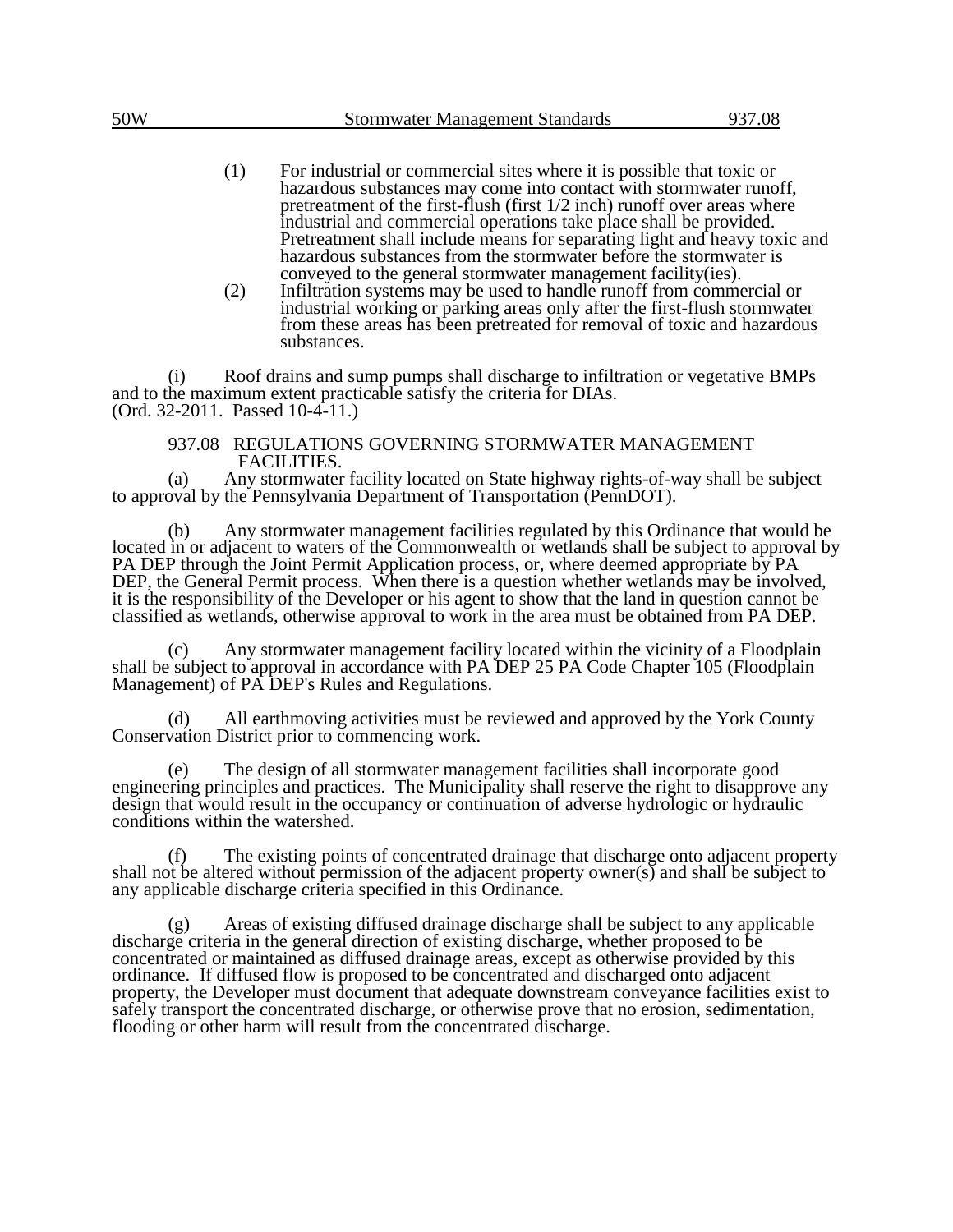(h) Where a development site is traversed by watercourses, drainage easements shall be provided conforming to the line of such watercourses. The terms of the easement shall prohibit excavation, the placing of fill or structures, and any alterations that may adversely affect the flow of stormwater within any portion of the easement. Also, maintaining of vegetation in a natural state within the easement shall be required, except as approved by the appropriate governing authority.

When it can be shown that, due to topographic conditions, natural drainageways on the site cannot adequately provide for drainage, open channels may be constructed conforming substantially to the line and grade of such natural drainageways. Work within natural drainageways shall be subject to approval by PA DEP through the Joint Permit Application process, or, where deemed appropriate by PA DEP, through the General Permit process.

(j) Roof drains must not be connected to streets, sanitary or storm sewers or roadside ditches to promote overland flow and infiltration/percolation of stormwater where advantageous to do so. When it is more advantageous to connect directly to streets or storm sewers, then it shall be permitted on a case by case basis by the Municipality.

(k) Special requirements for areas falling within defined Exceptional Value and High Quality Subwatersheds: The temperature and quality of water and streams that have been declared as exceptional value and high quality is to be maintained as defined in Chapter 93, Water Quality Standards, Title 25 of Pennsylvania Department of Environmental Protection Rules and Regulations. Temperature sensitive BMP's and stormwater conveyance systems are to be used and designed with storage pool areas and supply outflow channels and should be shaded with trees. This will require modification of berms for permanent ponds and the relaxation of restrictions on planting vegetation within the facilities, provided that capacity for volumes and rate control is maintained. At a minimum, the southern half on pond shorelines shall be planted with shade or canopy trees within ten (10) feet of the pond shoreline. In conjunction with this requirement, the maximum slope allowed on the berm area to be planted is 10 to 1. This will lessen the destabilization of berm soils due to root growth. A long term maintenance schedule and management plan for the thermal control BMP's is to be established and recorded for all development sites within defined Exceptional Value and/or High Quality Subwatersheds.<br>(1) No watersheds within the Municipality are listed as Exceptional Va

No watersheds within the Municipality are listed as Exceptional Value and/or High Quality Watersheds. (Ord. 32-2011. Passed 10-4-11.)

#### 937.09 CALCULATION METHODOLOGY.

(a) Stormwater runoff from all development sites shall be calculated using the Rational Method, Modified Rational Method, or a Soil Cover Complex methodology.

- (1) Any stormwater runoff calculations involving drainage areas greater than 200 acres, including on- and off-site areas, shall use generally accepted calculation technique that is based on the NRCS Soil Cover Complex method. It is assumed that all methods will be selected by the design professional based on the individual limitations and suitability of each method for a particular site.
- (2) The Municipality may allow the use of the Rational Method or Modified Rational Method to estimate peak discharges from drainage areas that contain less than 200 acres.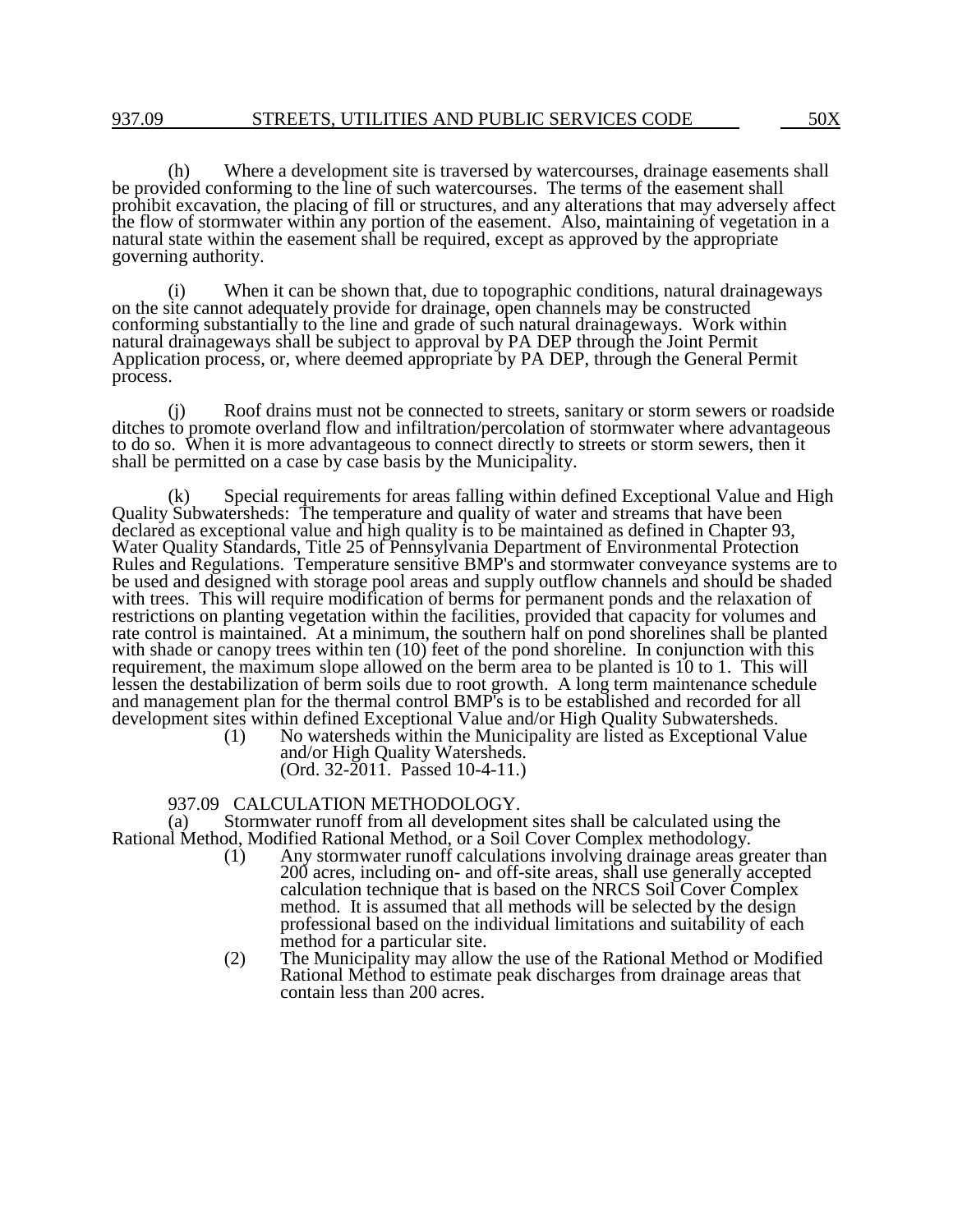- (3) All calculations consistent with this Ordinance using the Soil Cover Complex method shall us the appropriate design rainfall depths. If a hydrologic computer model such as PSRM or HEC-RAS is used for stormwater runoff calculations, then the duration of rainfall shall be 24 hours. The SCS Rainfall Type II curve shall be used for the rainfall distribution.
- (4) For the purposes of pre-development flow rate determination, undeveloped land, including areas to be disturbed as part of the Regulated Activity, shall be considered as "meadow" in good condition, unless the natural ground cover generates a lower curve number or Rational "C" value (i.e., forest), as listed in Tables 1 and 2, respectively.
- (5) All calculations using the Rational Method shall use rainfall intensities consistent with appropriate times-of-concentration for overland flow and return periods. Times-of-concentration for overland flow shall be calculated using the methodology presented in Chapter 3 of Urban Hydrology for Small Watersheds, NRCS, TR-55 (as amended or replaced from time to time by NRCS). Time-of-concentration for channel and pipe flow shall be computed using Manning's equation.
- (6) Runoff Curve Numbers (CN) for both existing and proposed conditions to be used in the Soil Cover Complex method shall be obtained from Table 1.
- (7) Runoff coefficients (c) for both existing and proposed conditions for use in the Rational Method shall be obtained from Table 2.
- (8) Where uniform flow is anticipated, the Manning equation shall be used for hydraulic computations such as the capacity of open channels, pipes, and storm sewers. Values for Manning's roughness coefficient (n) shall be consistent with Table 3.
- (9) The design of any stormwater detention facilities intended to meet the performance standards of this Ordinance shall be verified by routing the design storm hydrograph through these facilities, using either manual methods or computerized routing. Routing shall be based upon the modified PULS method; other routing methodologies shall be subject to the approval of the Municipal Engineer.
- (10) The stormwater collection system shall be designed using the peak discharge computed using the Rational Formula.
- (b) Design Standards Water Carrying Facilities.
	- (1) All storm sewer pipes, streets, and inlets (excluding detention and retention basin outfall structures) shall be designed for a 10-year storm event. Sole access structures (culverts and bridges) shall be designed to convey the 25-year flood without overtopping the roadway.
		- A. When a pipe or culvert is intended to convey the discharge from a stormwater management facility, its required capacity shall be computed by the rational method and compared to the peak outflow from the stormwater facility for the 100-Year storm. The greater flow shall govern the design of the pipe or culvert.
		- B. When a pipe is part of a storm sewer system and crosses the roadway, it shall be designed as a storm sewer with the same design storm as the remainder of the drainage system.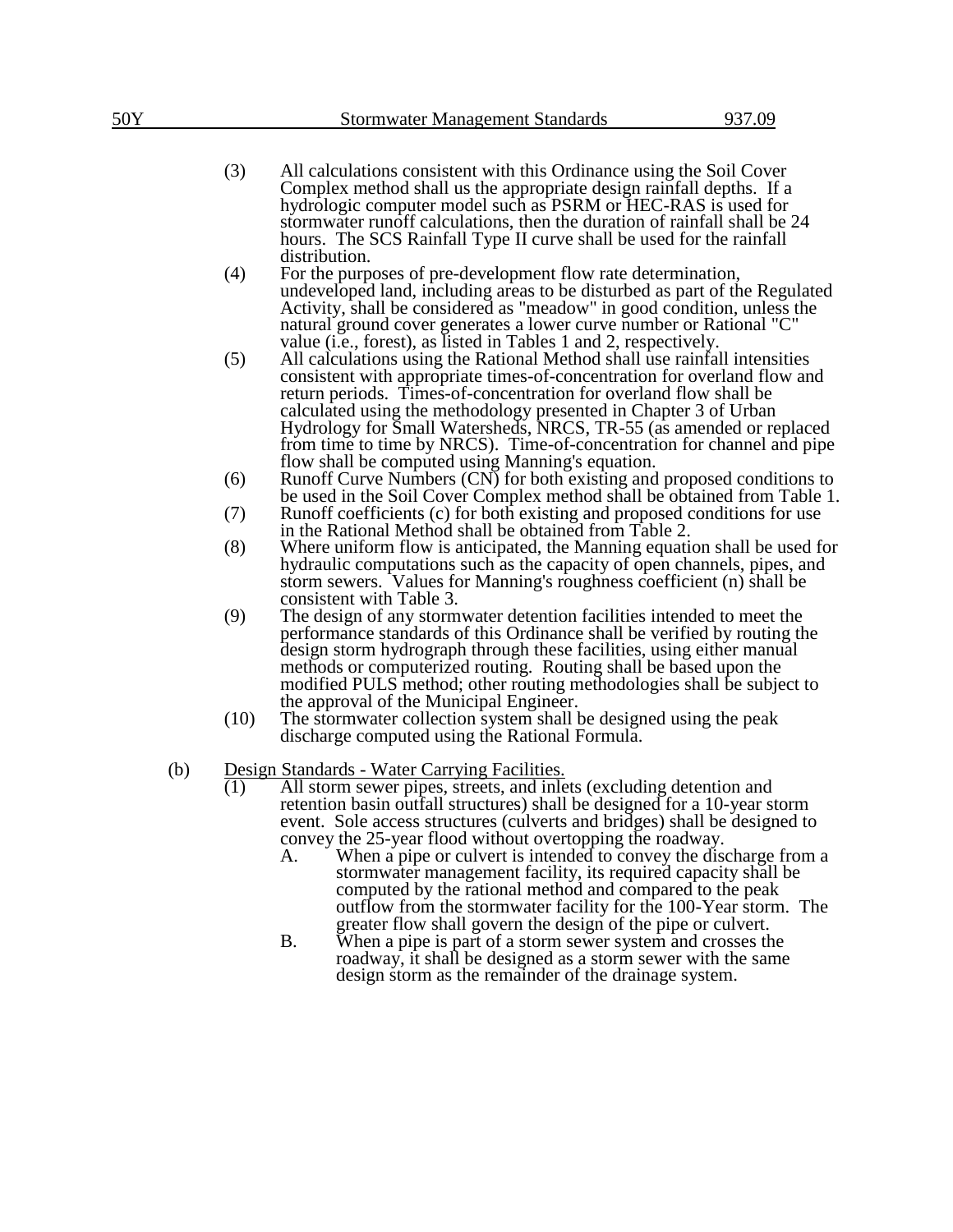- C. Greater design frequencies may be justified on individual projects.<br>D. A 100-year storm frequency may be required for design of the
- A 100-year storm frequency may be required for design of the stormwater collection system to insure that the resultant stormwater runoff from the post-development storm is directed into the management facility.
- (2) In general, inlets shall be spaced such that, based upon the Rational Method,  $tc = 5$  min. and 10-year rainfall intensity, the area contributing to the inlet shall not produce a peak runoff of greater than 4 cfs. Also, inlets shall be spaced so that their efficiency, based upon efficiency curves published by the Pennsylvania Department of Transportation, is not less than 65%.
- (3) Inlets shall be placed on both sides of the street at low spots and at the upper side of street intersections to prevent stormwater from crossing an intersection. Other devices such as high efficiency grates or perforated pipe may be required if conditions warrant. All inlets at low points along the roadway shall have a 10" curb reveal and shall be equipped with pavement base drain extending 50 feet in either direction, parallel to the centerline of the roadway.
- (4) In all cases where drainage is picked up by means of a headwall, the pipe shall be designed as a culvert. Inlet and outlet conditions shall be analyzed. The minimum diameter of culvert shall be 18 inches. The procedure contained in Hydraulic Engineer Circulars No. 5 and No. 13, as prepared by the U. S. Department of Transportation, Federal Highway Administration, Washington, D.C., shall be used for the design of culverts. All culverts shall include concrete headwalls and endwalls.
- (5) Guards shall be provided on all intake and outfall structures as well as outlet structures. The guard bars shall be one-half inch  $(\frac{1}{2})$  diameter galvanized bars on six inch (6") centers attached to the structure with three-eighth inch (3/8") diameter stainless steel anchors. Guards shall also be provided for any pipe opening, 18" in diameter or larger.
- (6) Manholes, inlets, headwalls, and endwalls shall conform to the requirements of the PennDOT Publication 408, as modified by the adopted Municipal Standards.
- (7) Proposed channels or swales must be able to convey the increased runoff associated with a proposed 100-year return period event within their banks at velocities consistent with protection of the channels from erosion. Acceptable velocities shall be based upon criteria included in the PA DEP Erosion and Sediment Pollution Control Program Manual.
- (8) Existing natural or man-made channels or swales must be able to convey proposed 100-year return period runoff without creating any hazard to persons or property.
- (9) Stormwater runoff on roadways (i.e. gutter spread, lane encroachment, etc.) shall be controlled in accordance with PennDOT Publications 13M, "Design Manual, Part 2" and 584, "Drainage Manual".
- (c) Design Standards Detention and Retention Basins.
	- $\overline{(1)}$  Permanent Detention and Retention Basins shall be designed to meet the following standards: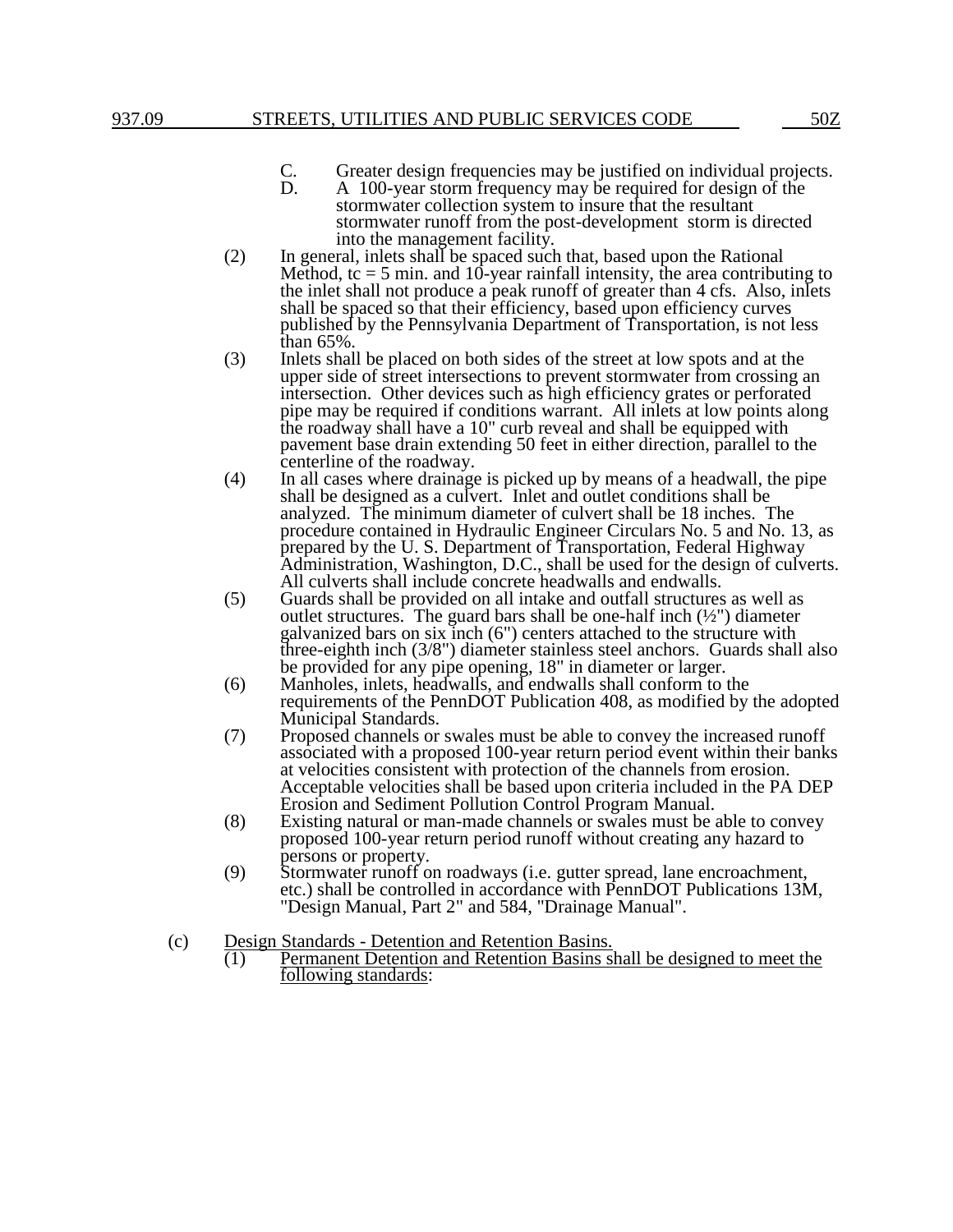- A. Outlet Control Structures Outlet control shall be accomplished utilizing (6" diameter or 6" maximum) perforations arranged vertically to provide for positive control of stormwater runoff. Outlet controls shall also provide for modification off the orifice to a smaller diameter through the use of removable plates.
- B. Discharge Dispersion Discharges from piping outlets of management facilities shall be provided with a concrete "level spreader" to convert point discharge back to simulated sheet flow. The length of the level spreader shall be equal to 10 times the outlet pipe diameter (e.g., an 18" discharge pipe would require a 15" wide level spreader).
- C. Minimum Bottom Slope All detention basins shall have a minimum bottom slope of two percent (2%) unless infiltration facilities are provided.
- D. The maximum permitted depth for detention or retention basins shall be 6 feet, measured from the bottom of the emergency spillway to the lowest point in the basin.
- E. The minimum top width of all basin embankments shall be 8 feet.
- F. The maximum permitted side slopes for detention or retention basins shall be 4 horizontal to 1 vertical. In order to obtain a waiver for slopes steeper than 4:1, the plan must include a planting schedule to stabilize the embankments. The proposed vegetation shall be low maintenance varieties.
- G. Any stormwater management facility (i.e., detention basin) designed to store runoff and requiring a berm or earthen embankment required or regulated by this Ordinance shall be designed to provide an emergency spillway to handle flow up to and including the 100-year, 24 hour design storm at postdevelopment conditions, assuming the principal outlet structure to be clogged. The height of embankment must be set as to provide a minimum 1 foot of freeboard above the maximum elevation computed for the clogged orifice condition. Should any stormwater management facility require a dam safety permit under PA DEP 25 PA Code Chapter 105, the facility shall be designed in accordance with PA DEP 25 PA Code Chapter 105 and meet the regulations of PA DEP 25 PA Code Chapter 105 concerning dam safety which may be required to pass storms larger than 100-year event.
- H. A cutoff trench of impervious material shall be provided within all basin embankments.
- I. Where a basin embankment is constructed using fill on an existing 15% or greater slope, the basin must be keyed into the existing grade.
- J. Fencing. Any above-ground stormwater management detention/retention facility, that is designed to store at least a two foot (2') depth of runoff, shall be subject to the following fencing requirements: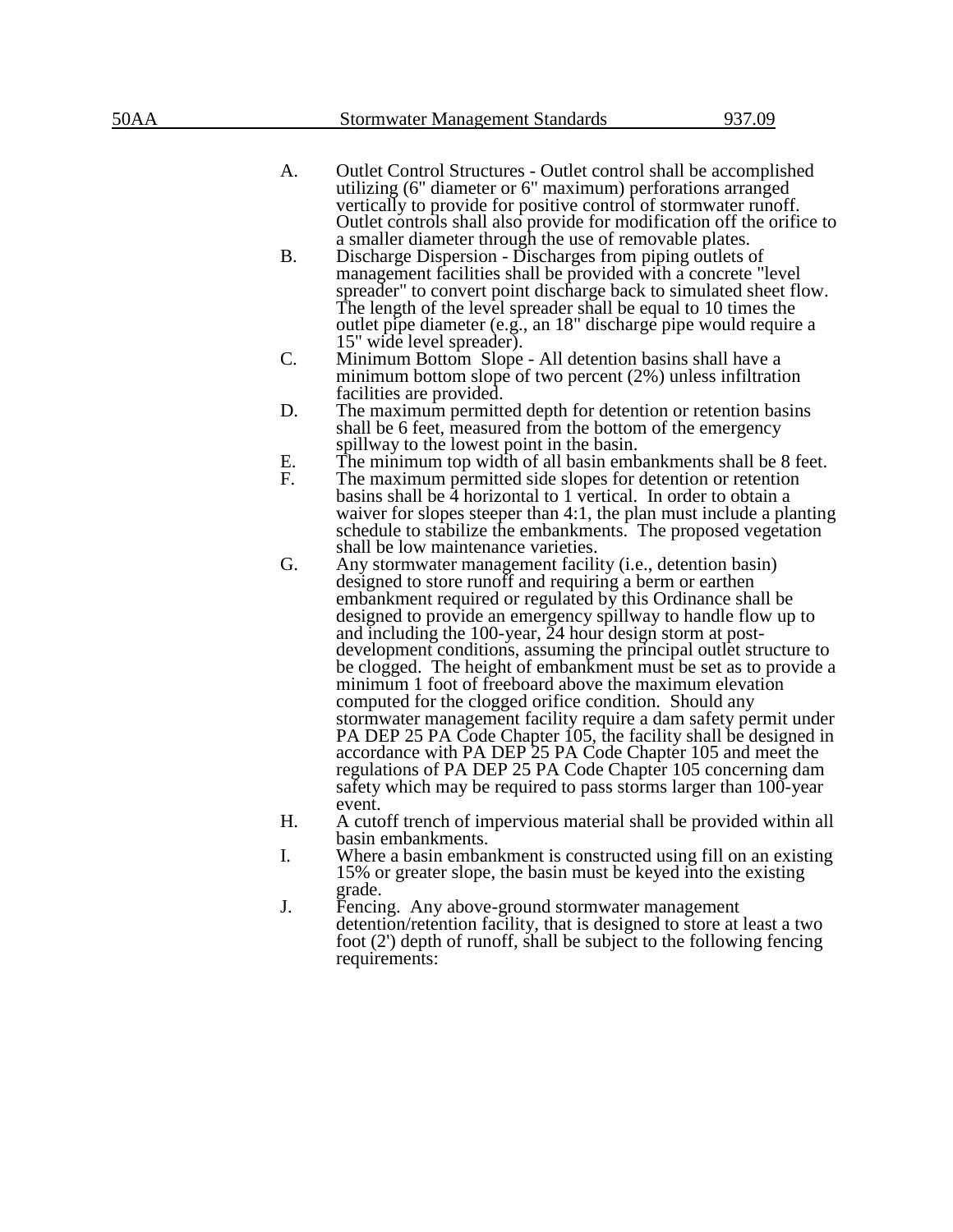- 1. Stormwater facility must be completely surrounded by a chain link fence of not less than four  $(4)$  feet in height. Alternative fences and barriers may be permitted upon request to and approval by the Municipality.
- 2. All gates or doors opening through such enclosure shall be equipped with a self-closing and self-latching device for keeping the gate or door securely closed at all times, when not in actual use.
- K. All outlet structures and emergency spillways shall include a satisfactory means of energy dissipation at its outlet to assure conveyance and flow without endangering the safety and integrity of the basin and the downstream drainage area.
- L. A concentrated discharge of stormwater to an adjacent property shall be within a natural drainage way or watercourse, or an easement shall be required.
- M. Easement Plans showing outlet control structures shall contain an easement dedication as follows: "An easement is hereby granted to the City of York to access and modify the basin outlet control device at the expense of the Developer so as to function within design parameters."
- N. Plans for infiltration must show the locations of existing and proposed septic tank infiltration areas and wells. A minimum 25 foot separation from On Lot Disposal Systems (OLDS) infiltration areas, including replacement areas, is desired and will be evaluated by the Municipality on a case by case basis. However, the separation shall not be less than the PA DEP required 10 feet. Infiltration rates shall be based upon perk and probe tests conducted at the site of the proposed facility. (Ord. 32-2011. Passed 10-4-11.)
- 937.10 CARBONATE GEOLOGY.
- (a) In areas of carbonate geology, a geologist shall certify to the following:
	- (1) No stormwater management facility will be placed in, over, or immediately adjacent to the following features:
		-
		- A. Closer than 100 feet from sinkholes<br>B. Closer than 100 feet from closed de
		- B. Closer than 100 feet from closed depressions<br>C. Closer than 100 feet from caverns, intermitter Closer than 100 feet from caverns, intermittent lakes, or ephemeral streams
		- D. Closer than 50 feet from lineaments in carbonate areas<br>E. Closer than 50 feet from fracture traces
		-
		- E. Closer than 50 feet from fracture traces<br>F. Closer than 25 feet from bedrock pinna F. Closer than 25 feet from bedrock pinnacles (surface or subsurface)
	- (2) Stormwater resulting from regulated activities shall not be discharged into sinkholes.
	- (3) If the developer can prove through analysis that the project site is an area underlain by carbonate geology, and such geologic conditions may result in sinkhole formations, then the project site is exempt from recharge requirements as described in Section 937.04, Volume Control. However, the project site shall still be required to meet all other standards found in this Ordinance.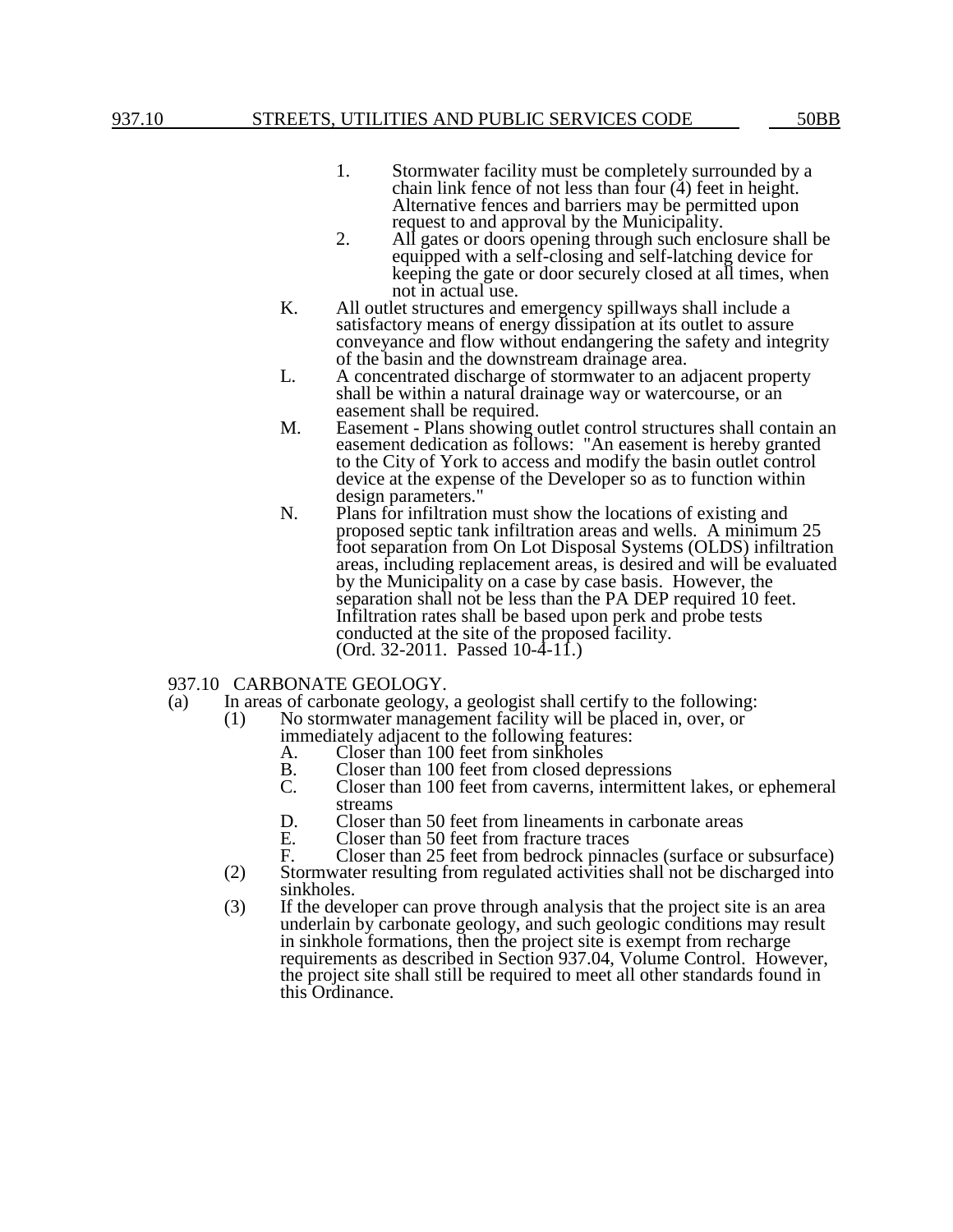- (4) It shall be the developer's responsibility to verify if the project site is underlain by carbonate geology. The following note shall be attached to all stormwater management plans and signed and sealed by the developer's geologist: "I, \_\_\_\_\_\_\_\_\_\_\_\_, certify that the proposed stormwater geometric settify that the proposed stormwater management facility (circle one) is / is not underlain by carbonate geology."
- (5) Whenever a stormwater management facility will be located in an area underlain by carbonate geology, a geological evaluation of the proposed location by a geologist shall be conducted to determine susceptibility to sinkhole formation. The evaluation may include the use of impermeable liners to reduce or eliminate the separation distances listed in the BMP Manual. Additionally, the evaluation shall at a minimum, address soil permeability, depth to bedrock, seasonally high groundwater table, susceptibility for sinkhole formation, suitability of stormwater management facilities, subgrade stability and maximum infiltration capacity in depth of water per unit area.
- (6) A detailed soils evaluation of the project site shall be performed to determine the suitability of recharge facilities. The evaluation shall be performed by a qualified professional, and at a minimum, address soil permeability, depth to bedrock, susceptibility to sinkhole formation, and subgrade stability. The general process for designing the infiltration BMP shall be:<br>A.
	- Site evaluation to determine general areas of suitability for infiltration practices.
	- B. Provide field test throughout the area proposed for development to determine appropriate percolation rate and/or hydraulic conductivity. At least one (1) infiltration test must be included in each soil group and at least one (1) infiltration test must be conducted for each five (5) lots proposed for development. Infiltration tests must be taken at the location and depth of all proposed infiltration structures.
	- C. Design infiltration structure for required storm volume based on all available data.
- (7) Extreme caution shall be exercised where infiltration is proposed in geologically susceptible areas such as strip mine or limestone areas. It is also extremely important that the design professional evaluate the possibility of groundwater contamination from the proposed infiltration/recharge facility and recommend a hydrogeologic justification study be performed if necessary. Whenever a basin will be located in an area underlain by limestone, a geological evaluation of the proposed location shall be conducted to determine susceptibility to sinkhole formations. The design of all facilities over carbonate formations shall include measures to prevent ground water contamination and, where necessary, sinkhole formation. The infiltration requirement in the High Quality/Exceptional Waters shall be subject to the Department's Chapter 93 and Anti-degradation Regulations. A detailed hydrogeologic investigation may be required by the Municipality and where appropriate, the Municipality may require the installation of an impermeable liner in detention basins.

(Ord. 32-2011. Passed 10-4-11.)